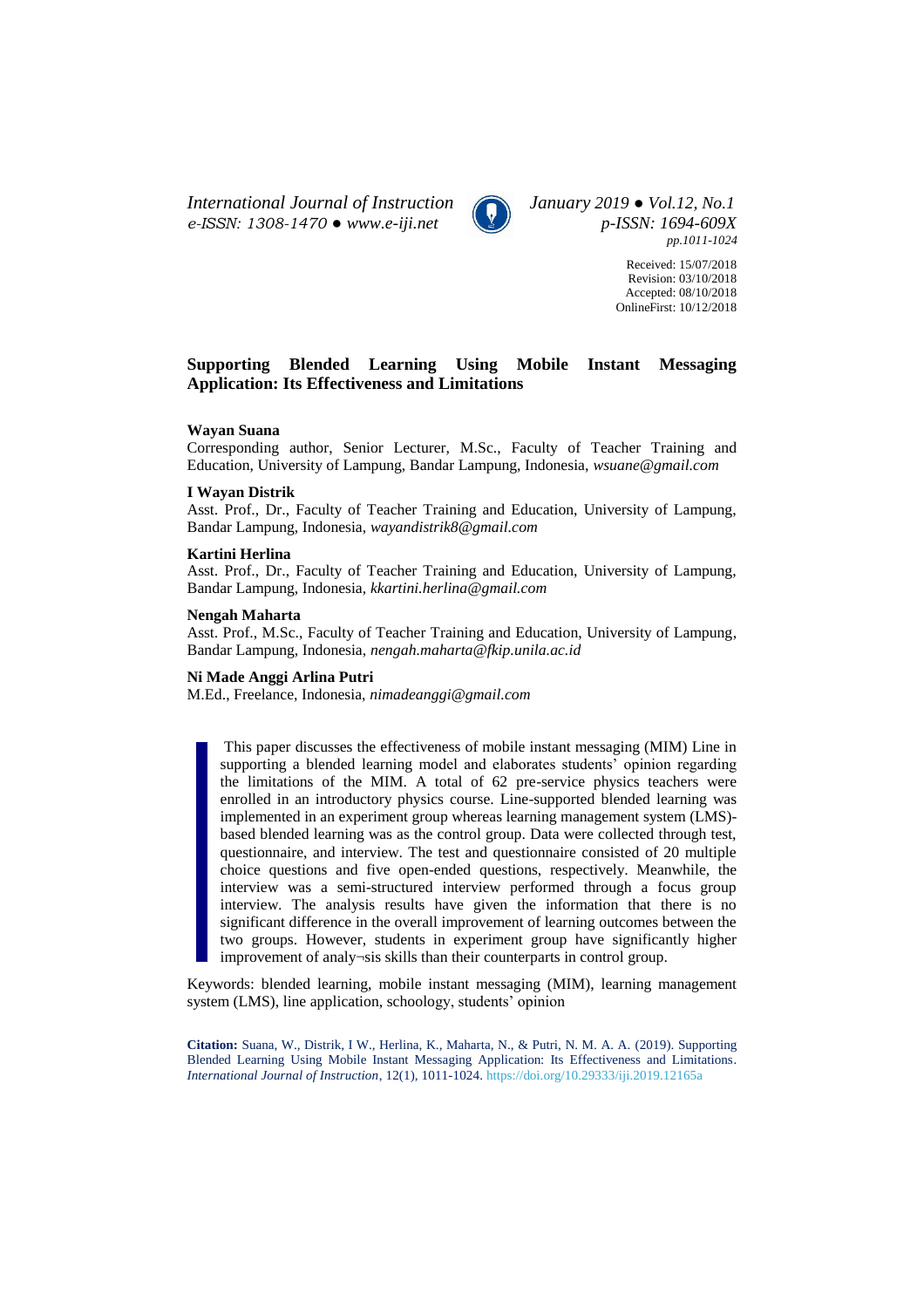## **INTRODUCTION**

The growth of technology has drawn the shift of humans' communication from sending letter to email, and using mobile instant messaging (MIM) nowadays. Over the past decade, people known as the net generations frequently use smartphones and tablets for many aspects of their lives. They discuss lessons, socialize, play games, do shopping, and do everything using these tools (Bansal & Joshi, 2014). The highlight of this phenomenon is the importance of social media application in communication (Kurtz, 2014; Prescott et al., 2013; So, 2016; Sobaih et al., 2016). Currently, social media which includes social networking sites and MIM is considered as one of the most essential communication tools (Abdelraheem & Ahmed, 2018). In education, social media technology offers modern and creative ways to build social learning environments (Abdelraheem & Ahmed, 2018). Social media applications can trigger and enhance interaction between instructor and students (Alabdulkareem, 2015; Barhoumi, 2015; Naidoo & Kopung, 2016; Prescott et al., 2013; Rambe & Bere, 2013; So, 2016; Sobaih et al., 2016). Due to its essential role, many scholars argued that social media have a great potential as a platform for online teaching and learning.

Regarding its potential in improving learning quality, many scholars have conducted comparative research which was focused on integrating technology in the learning process. An investigation of two virtual platforms, Facebook and a course website, was done by Kurtz (2014) concerning students' perception and participation. This investigation gained that Facebook could foster learners to be actively participating in virtual discussion on Facebook group and sharing knowledge even it was not originally created for educational purposes (Kurtz, 2014). Facebook is also reported having potential to provide social environments in order to improve students' participation in collaborative learning (Al-rahmi et al., 2015; Wang et al., 2012). In addition, enhancing self-confidence, building strong connection and community, facilitating peer and social learning could also be gained by establishing the relationship on Facebook (Sobaih et al., 2016).

Social media may be implemented to support mobile learning (Amry, 2014). The benefits of applying mobile learning are providing students for personalized study, expanding the learning environment to anywhere and anytime (Crescente  $&$  Lee, 2011), lower cost, and smaller size and more lightweight than using computers (Stošić & Bogdanović, 2013). It is also claimed that by using mobile devices, students can construct and have opportunity to share information and knowledge easily (Pence, 2007). Moreover, Amry (2014) states that mobile devices provide mobility and interactivity of learning for learners. Learners can easily share all vital information such as registration schedule, task, assignment or even examination.

Studies on the use of MIM to support teaching and learning were mostly about WhatsApp. The possible reasons for its popularity are low-cost application, able to send multimedia contents (text, image, audio, video, etc.), easy to use, free downloaded, and providing simple, enjoyable, and accessible communication services (Barhoumi, 2015; Bouhnik & Deshen, 2014; Tang & Hew, 2017). Kustijono and Zuhri (2018) had conducted an exploratory-comparative study between Facebook and WhatsApp in order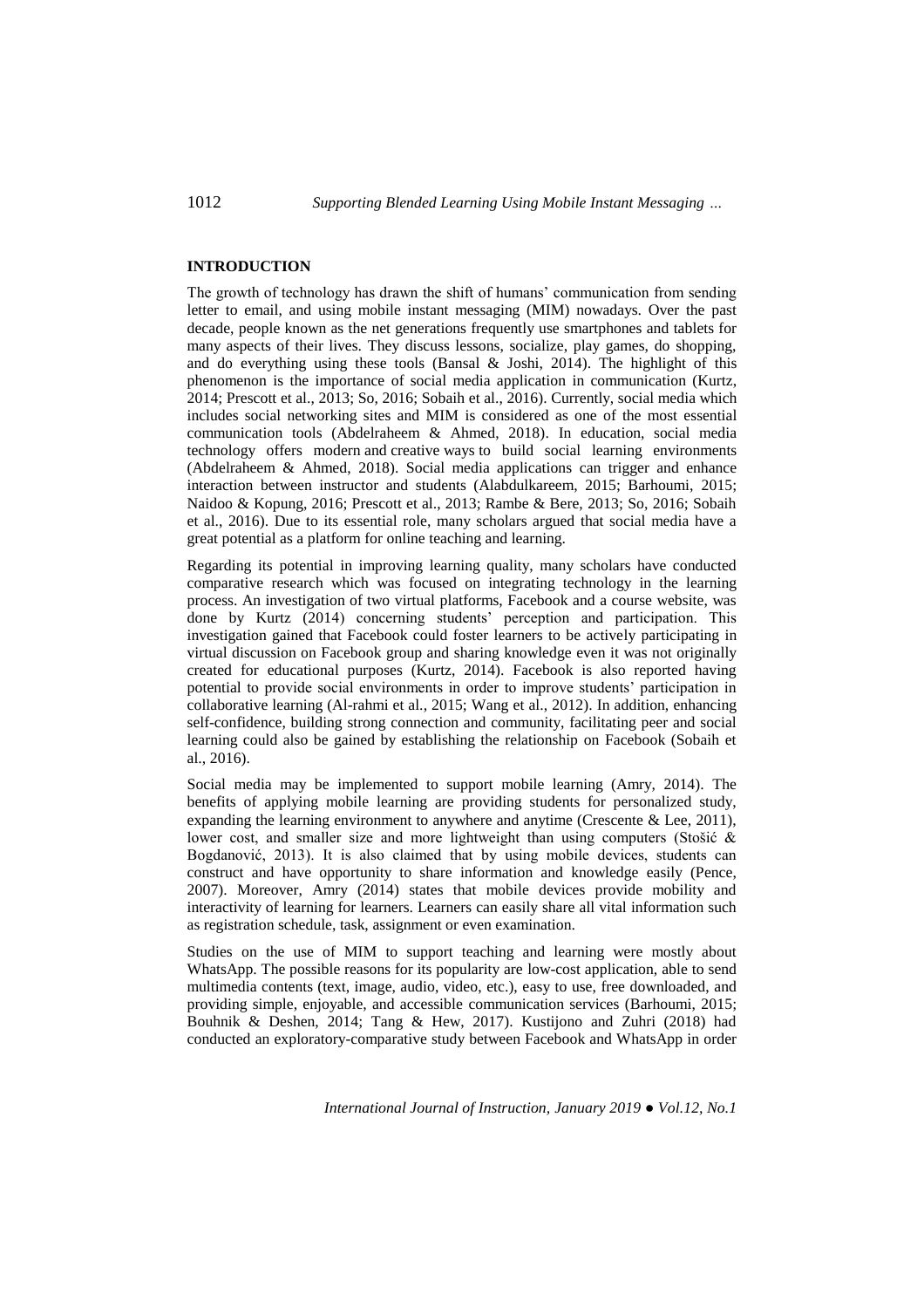to train students' critical thinking in physics teaching. This study found that those tools effectively train students' critical thinking and also get positive responses from the learners (Kustijono & Zuhri, 2018). Another study about the use of WhatsApp has also discovered some important information. It is claimed that the application could raise students' motivation to actively engage in learning activity (Chipunza, 2013; Plana, 2013). Moreover, by using WhatsApp, the educators can get a better understanding about their students and also create a favorable environment for learning process (Bouhnik & Deshen, 2014).

Furthermore, the intervention of WhatsApp in mathematics learning on pre-service teachers has also explored by Naidoo and Kopung (2016). The study highlights the facts that, as a resource of learning, WhatsApp provides pre-service teachers chance to engage in meaningful interaction. Moreover, they also argue that this learning tool removes the distance barrier of learners, encourages students to be active and collaborative in learning mathematics, fosters social constructivist learning environment, and builds students' confidence (Naidoo & Kopung, 2016). This is in line with Bansal and Joshis finding where mobile learning using WhatsApp is very fascinating and educationally working for students. So (2016), in another research, claims that supporting teaching and learning practice using WhatsApp can improve students' learning achievement. The other existing studies have also found that this tool can easily be applied to promote teaching and learning (Alabdulkareem, 2015; Amry, 2014; Rambe & Bere, 2013).

However, there is a contradicting fact of MIM WhatsApp for an online learning tool. Even though both teachers and students are willing to use WhatsApp in teaching and learning process, practically, they prefer to use it for interaction and other purposes than education (Alabdulkareem, 2015). Another contradicting fact is also presented in a study from Amry (2014). It is found that WhatsApp gives more negative impacts on students' performance than its positive effects (Amry, 2014). The possible reason might be because of its limitations on textual resources of academic conceptualization and unsure within the academic grip of the discussion result using text messages in WhatsApp (Rambe & Bere, 2013). Therefore, it is a great enthusiasm to explore the strength and weaknesses of another MIM application in sustaining teaching-learning process.

This present study focused on MIM Line as a tool to promote the process of teaching and learning in a blended learning system. Blended learning generally refers to a learning approach that combines face-to-face learning in the classroom with asynchronous and/or synchronous online learning (Wu et al., 2010). Based on the initial information about MIM used by learners as samples, Line was reported as the most frequent MIM used among them for their social communication. This fact brings a view that Line may also have a huge potential to sustaining teaching and learning process. Moreover, there is a special menu in Line group which makes it different from other social platforms such as WhatsApp. Line has Note menu which can be used as a space for class discussions based on each topic and the groups' wall of Line can be used to announce important information dealing with the teaching and learning process. So that, the discussion seems to be well-organized. Therefore, there are two basic problems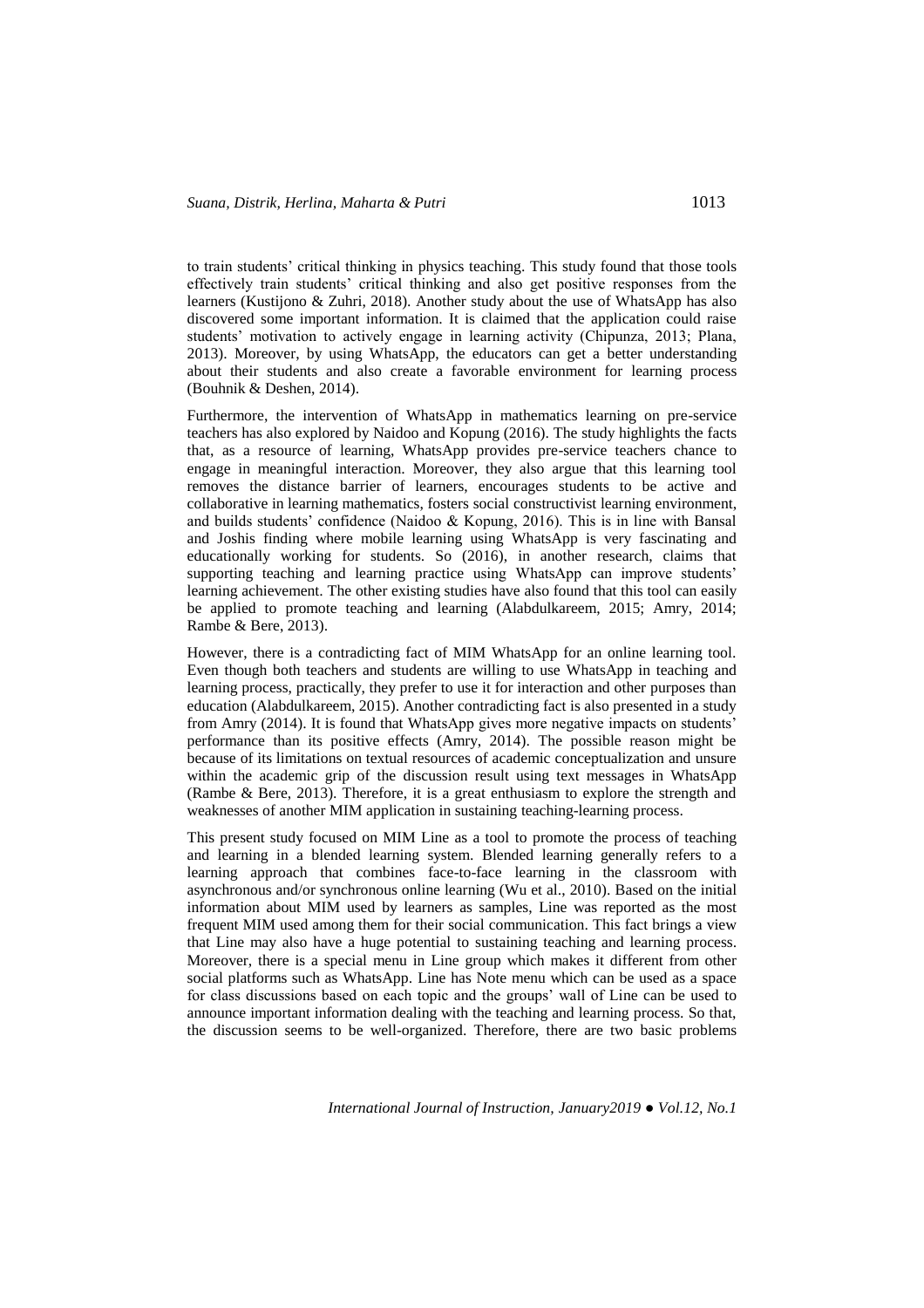being addressed in this research: (1) is MIM Line effective to support physics teaching and learning process in blended model? (2) What are the limitations of Line as an online learning environment in blended learning model?

## **METHOD**

### **Research Design and Procedure**

This research employed a quasi-experiment with pre-test and post-test control group design. The experiment group was taught using MIM Line-supported for blended learning model whereas the control group was taught using LMS-based for blended learning model. The basic version of Schoology was implemented as the online space for control group. The blended learning model used for the two groups, as illustrated in Figure 1, was online learning-face to face learning-online learning in one cycle of learning (Suana et al., 2017). The topic taught in both groups were static electricity during four weeks. It covers electric charge, electrostatic force, electric field, Gauss law, electric potential, work and potential energy of electrostatic, and capacitor. Learning materials provided for both groups included handouts, videos, students' worksheets, and questions for discussion. The learning steps for the two groups followed inquiry learning approach. In the first online activity, students were asked to observe phenomena and ask questions. Then, they discussed it with their peers. At face-to-face, students designed and conducted experiments, analyzed data, and presented the results in groups. They continued learning by reviewing three to five problem through online platform outside of school hour to apply the concepts they had already learned.



Experiment procedures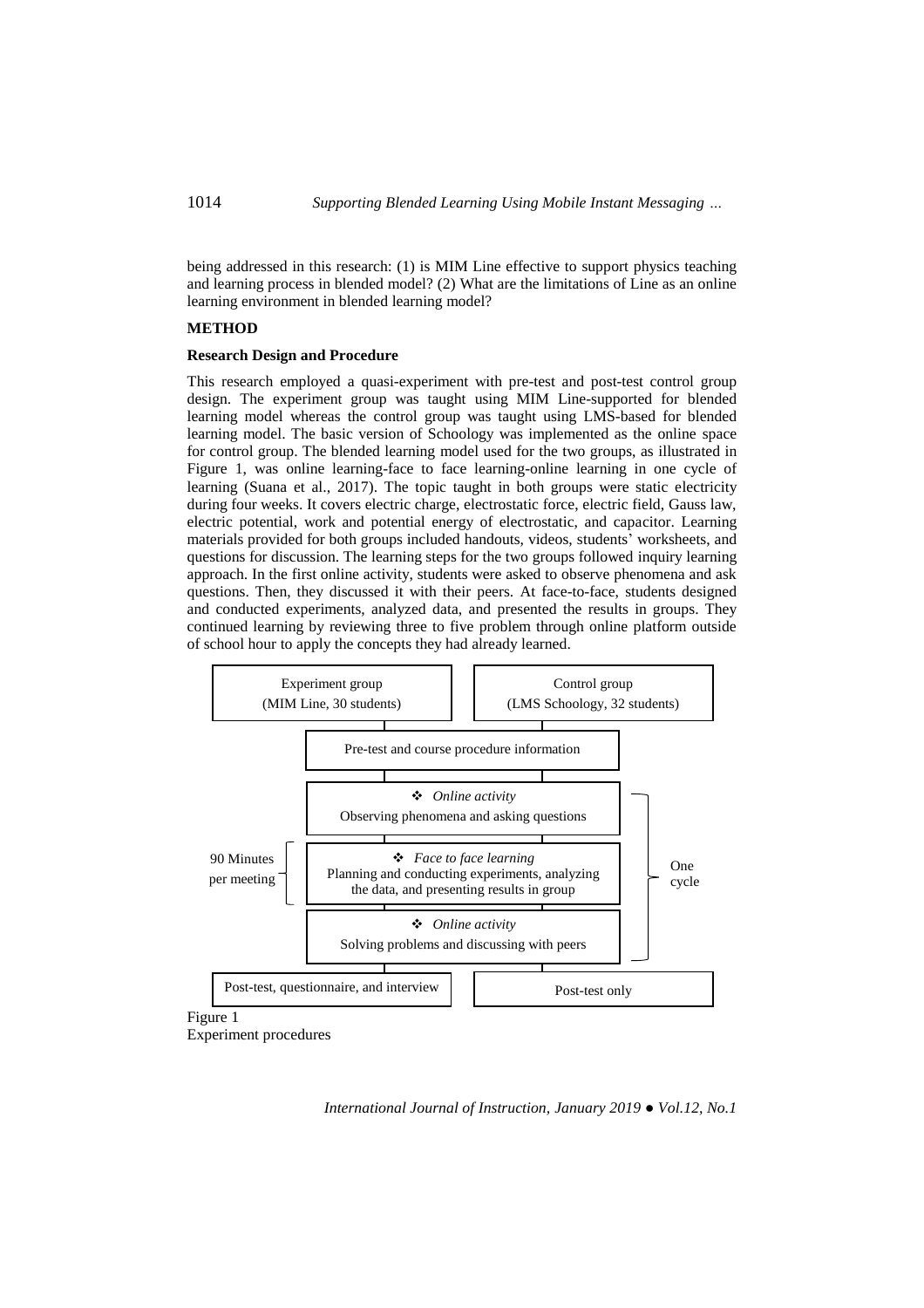## **Sample description**

The population of this study was all of the first year students of pre-service physics teacher studying an introductory physics course in the academic year of 2016/2017 in the University of Lampung, Indonesia. The number of population was 62 students, of which 51 of them were girls and 11 were boys and then they were distributed into two classes. Class B (n=30) was randomly selected as the experiment group while Class A (n=32) as the control group. Both groups had experiences joining a physics course and some other courses in a blended learning model using LMS Schoology prior to this recent research. However, they had never been taught with social media or MIMsupported learning in any courses.

#### **Instruments**

Data were collected through test, questionnaire, and interview. The tests consisted of 20 multiple choice questions which measure students' ability of remembering, understanding, applying, and analyzing of Bloom's taxonomy. It had been validated theoretically by three experts of physics education and fit the criteria of validity. Empirically, the validity and reliability of the test had also been tested to a group of 35 upper students of pre-service physics teachers who had passed introductory physics courses. All of 20 questions were valid and the alpha Cronbach was 0.72 indicating the reliability of the test. The test was distributed to both experiment and control groups before and after the learning process. On the other hand, The questionnaire consisted of five open-ended questions asking students' perception about the strengths, weaknesses, and benefits of using Line in a blended learning context. Meanwhile, the semi-structured interviews were performed through a focus group interview on six students of the experiment group. They were two students for each high, moderate, and low improvement level of learning outcome. The interview result was audio-recorded with respondents' permission and lasted for about one hour. The questionnaire and interview had been evaluated by the three experts to check the appropriateness with the problem targeted. The instruments were subjected to learners in experiment group.

#### **Data Analysis**

To answer the first research question, the quantitative data were analyzed with independent sample t-test for parametric tests and Mann-Whitney U-test for nonparametric tests. Due to the initial ability of the two groups were statistically different, the gain of pre-test to post-test was then analyzed. There were five kinds of gain data; total gain, remembering gain, understanding gain, applying gain, and analyzing gain. The t-test was subjected to data that obeyed normal and homogeneous data distribution whereas data which did not meet those requirements were subjected to Mann-Whitney U-test. The normality test was performed using one sample Kolmogorov-Smirnov test and homogeneity test using Levenes' test. All the statistic tests were conducted using SPSS 20.0 at 0.05 significant level.

To answer the second research question, the qualitative data from questionnaire and interview were analyzed descriptively. Data collected by questionnaire were put on the table according to thematic codes and presented as frequency and percentage form. The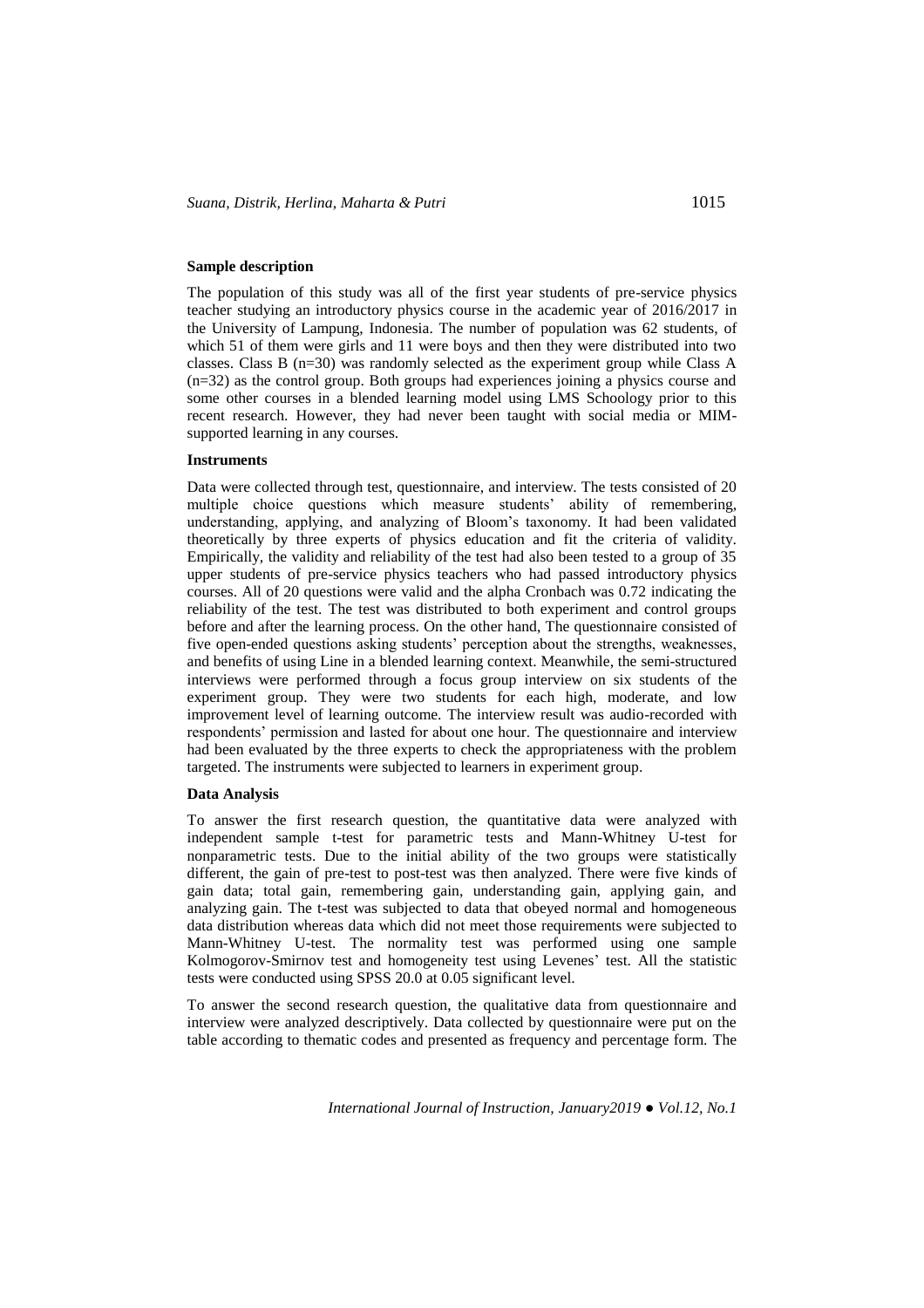findings obtained from questionnaire were then matched with interviews of six students in focus group interviews. Samples of interview results which support each of the findings from the questionnaire were then demonstrated to reinforce the findings.

# **FINDINGS**

Table 1

# **Learning Outcome**

This study aimed to test the effectiveness of Line as an online learning platform in blended learning system for Introductory Physics II course. The data of pre-test, posttest, and gain from the experiment and control group are presented in Table 1. At first glance, it appears that the average initial ability of the experimental group is lower than the control group. Nevertheless, the average final ability of the experimental class is slightly higher than the control group. The average gain of experimental group is also higher than the control group. Based on the cognitive level, the experimental groups' average gains were higher at three of four aspects, i.e. remembering (C1), applying (C3), and analyzing (C4) while the control group was better at understanding aspect (C2).

| Pre-test, post-test, and gain of experiment and control groups |  |  |  |  |
|----------------------------------------------------------------|--|--|--|--|
|                                                                |  |  |  |  |

| <b>Class</b>                                                                        | n Pre-test Post-test lotal gain |  |  |  | Gain of Gain of Gain of Gain of                                                                         |  | C <sub>4</sub> |  |
|-------------------------------------------------------------------------------------|---------------------------------|--|--|--|---------------------------------------------------------------------------------------------------------|--|----------------|--|
|                                                                                     |                                 |  |  |  | $\bar{x}$ SD $\bar{x}$ SD $\bar{g}$ SD $\bar{g}$ SD $\bar{g}$ SD $\bar{g}$ SD $\bar{g}$ SD $\bar{g}$ SD |  |                |  |
| Experiment 30 37.7 11.7 57.7 12.3 20.0 14.7 11.7 27.6 16.7 25.1 14.7 33.2 36.0 27.0 |                                 |  |  |  |                                                                                                         |  |                |  |
| Control 32 41.1 7.8 56 9.8 14.8 12.8 9.4 29.6 22.9 27.4 5.6 23.4 18.8 24.9          |                                 |  |  |  |                                                                                                         |  |                |  |

The normality test results showed that only two gains which were normally distributed, i.e. total and applying gain while remembering, understanding, and analyzing gains were not normally distributed. The results of t-test for the differences of total and applying gain are presented by Table 2 whereas the result of Mann-Whitney U-test for the differences of remembering, understanding, and analyzing gain are explained in Table 3. Table 2 demonstrates that the sig. value of Levenes' test for overall and applying gain was greater than 0.05 which means that they were homogeneous. Thus, they met the criteria of t-test. For t-test result, since their sig.  $(2$ -tailed)  $> 0.05$ , this means that there is no difference at applying gain and total gain between experiment and control groups. The same results were obtained at remembering and understanding aspects. Both groups had no significant gain differences in remembering and understanding aspects, as illustrated in Table 3. A different result was only found in analyzing aspect. Since the value of Asymp. sig.  $(2$ -tailed)  $< 0.05$  then there was a significant difference in the analysis ability between the two groups. Students of experiment group outperformed their counterparts.

Table 2

Result of t-test of applying and total gains

|                 | Levene's test |       | $T-test$ |    |                      |
|-----------------|---------------|-------|----------|----|----------------------|
| Cognitive level |               | S1Q.  |          | df | $(2-tailed)$<br>S1g. |
| Applying gain   |               | .066  | .246     | 60 | .410                 |
| Total gain      | 554           | າ 1 7 | $47-$    | 60 | .145                 |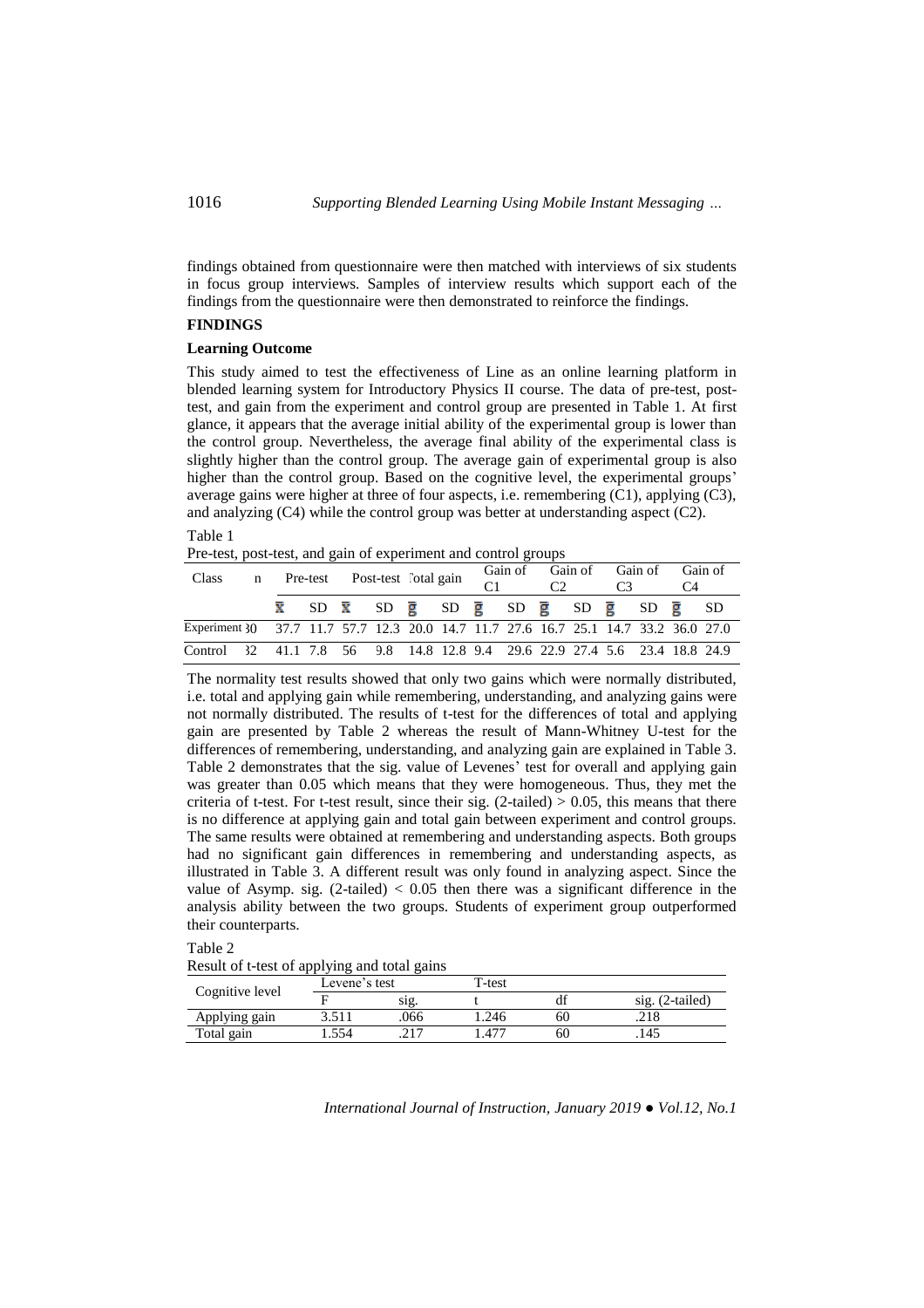Table 3

Result of Mann-Whitney U-test of remembering, understanding, and analysis gains.

| Cognitive level    | Mann-Whitney U |          | Asymp. Sig. (2-tailed) |
|--------------------|----------------|----------|------------------------|
| Remembering gain   | 466.00         | $-.205$  | .838                   |
| Understanding gain | 409.50         | $-1.020$ | .308                   |
| Analysis gain      | 297.50         | $-2.650$ | 008                    |

Therefore, the overall improvement of students' ability between the experiment and control group was the same. These results indicate that MIM Line may be used to organize online learning, especially for online collaborative learning on physics courses at undergraduate level. Learning outcome obtained by students who use Line were as good as they who use LMS Schoology. When reviewed per cognitive level, the use of Line indicates better result in analysis aspect than Schoology usage.

### **The Strength and Weakness of Using MIM Line**

The data collected through questionnaire and interview were subjected to answer the second research question. The finding is categorized into two parts, the strength and weaknesses of blended learning using Line.

## *The strength of blended learning using Line*

The implementation of MIM Line for blended learning platform instead of LMS Schoology had several advantages. Based on the answer of questionnaire, there are three categories stated by the learners regarding the strength of blended learning using Line application, as illustrated in Table 4.

### Table 4

|          | <u>opiilloilo woowy vily outsilged of olymper femiling world middle</u> |           |             |
|----------|-------------------------------------------------------------------------|-----------|-------------|
| Theme    | Category                                                                | frequency | percentage* |
| Strength | More accessible than using LMS                                          |           |             |
|          | More practical (can be opened anytime and                               |           |             |
|          | anywhere, no log in repetition)                                         |           |             |
|          | More convenient                                                         |           |             |
|          | Total response/total respondent                                         | 44/30     |             |
| $-1$     | $\alpha$ . The set of $\alpha$                                          |           |             |

Students' opinions about the strength of blended learning using Line

\*percentage of total respondent

According to Table 4, the majority of students (77%) stated that Line was more accessible than Schoology. Below are the supporting statements given by students.

*S1: "It's easier to access Line, sir... It's easier to open the online class and it could be anywhere. Video posted on Line can also be played automatically."*

*S2: When using Schoology, the loading time to access online class was very long... it was significantly different compared to using Line."*

Furthermore, in students' opinion, as an online platform, Schoology was more attractive than Line. However, they still preferred using Line to Schoology since the ease of access, as mentioned below.

*S3: "Line is already common to use, but Schoology is quite different. We can't see our friends' answers before we submit our own. It is like something new for us. So, it's more interesting. But, we still choose Line, Sir."*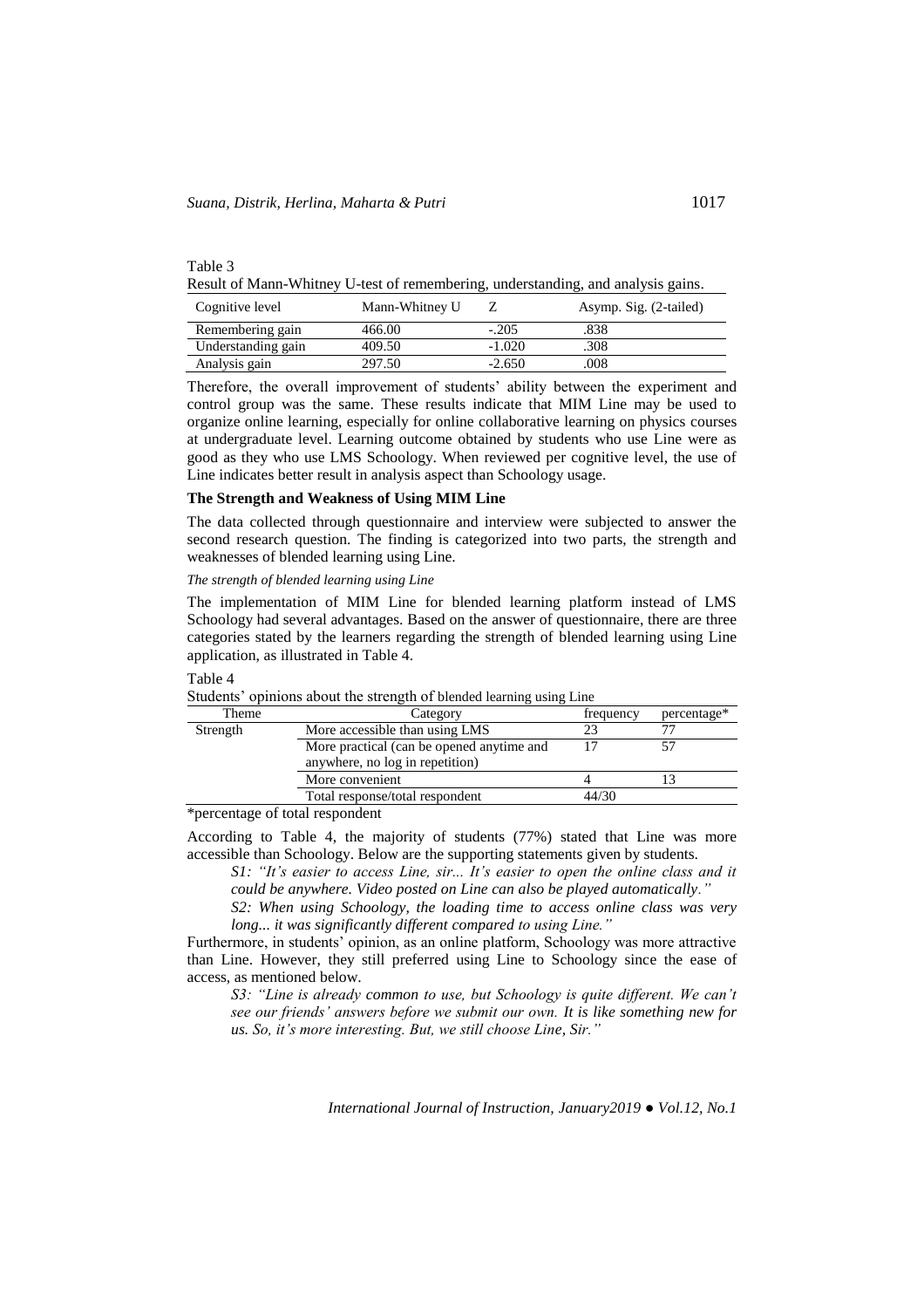Using Line is also considered more practical by 17 students (57%). To get into online class, students did not have to log in over and over once they had already logged in to Line on their mobile phones. In addition, Line could also be opened anywhere via mobile phones, and it was easier to play videos. Below is the citation of interview results that support it.

*S2: "When using Schoology, we have to log in everytime we want to get into it. For Line, we have installed it on our mobile phones, when there is a notification we may open it directly without logging in anymore."*

Besides, 4 (13%) students confirmed that discussion on MIM Line was more convenient. They did not feel ashamed or afraid of making mistakes during the discussions. Learners reasoned that they were accustomed to chatting using Line applications than using Schoology. Moreover, Schoology appeared to be a more formal space for them. Because of the ease of access and practicality of Line, experiment group learners declared they entered the online class more frequently. From the average number of posts, experiment group made 3.5 posts per online discussion session, higher than control group made, 3.3 posts. This implies that students of experiment group were more active.

### *The weaknesses of blended learning using Line*

Line usage in sustaining a blended learning format has some limitations. From the answer of questionnaire, it is found that students faced several challenges. Internetrelated problem is the obstacle experienced by most of students, 24 (80%) of them, followed by discussion setting, time management, structure of thread, and text typing problem experienced by less than 25%.

#### Table 5

| Theme    | category                        | frequency | percentage* |
|----------|---------------------------------|-----------|-------------|
| Weakness | Internet-related problem        |           |             |
|          | Lack of discussion setting      |           |             |
|          | Structure of thread             |           |             |
|          | Text typing problem             |           |             |
|          | Many chat groups                |           |             |
|          | Total response/total respondent | 39/30     |             |
|          |                                 |           |             |

Students' opinions about the strength of blended learning using Line

\*percentage of total respondent

The internet connection problem includes unstable internet connection, suddenly disconnected internet, running out of internet data plans, low phones' battery, and lack of internet facilities. It was known that most students accessed internet via mobile phones, and internet connection was available freely at campus via Wi-Fi connection. However, according to them, the use of Line has reduced their difficulty necessarily due to bad internet connection compared to Schoology usage. As mentioned before, the students in experimental group had experienced using Schoology for the physics course and few other courses. Below are the statements of two respondents when interviewed.

*S4: "When using Line, internet is no more a big problem. The problem occurred only when it was blackout, the internet connection of a particular internet provider is disconnected automatically."*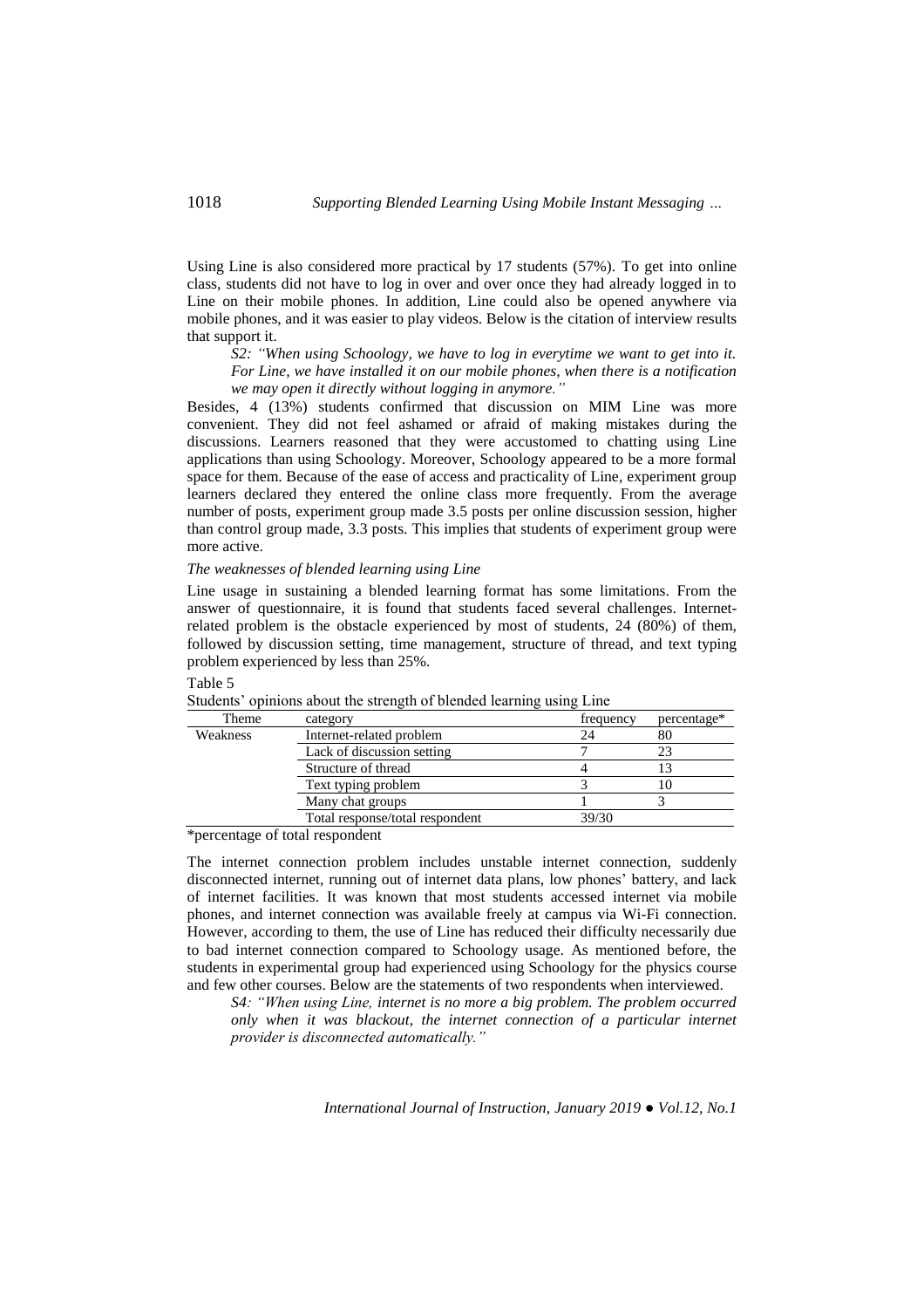*S5: "When using Line, the problem of internet connection is decreasing sir, if we use Schoology, it takes very long time to load ... too long to log in ... ."*

The second category of Line limitations is the lack of discussion setting where 23% students complained about it. Every member can read answers submitted by other members before submitting their own answers. It enables students to read or even cheat the answers. On the other hand, online discussions on Schoology may be arranged so that members can only see other members' answers when they have been posting their own answers. However, this is not always bad. Students who had difficulties in solving problems of online discussions had benefited because they could learn the answers of their friends and then composed their own answers and participated in the collaborative learning forum, as illustrated by the citations below.

*S3: "It's easier to discuss on Line group than on Schoology since we can review the other's answers before we submit our own. When our answer is inadequate or incorrect, we can revise it and then upload it on discussion forum."*

*S4: "For me, I want to understand the materials, I don't just copy our friends' answers, it's more likely for a comparison. When I am uncertain about their answers, I can figure out the correct one on the internet."*

Lines' weakness regarding the structure of thread was complained by four (7%) students. It is about the answers and comments which were gathered together as one part so made them difficult to distinguish spontaneously. The comments to a particular question are not separated from other posts rather they are all piled up into. An opinion of a student is given as follows.

*S6: "All answers and comments gathered together, unlike on Facebook or Schoology. I mean ... it is hard to distinguish which comments belong to mine and which comments for to the others."*

The fourth limitation of Line is associated with text typing containing symbols and equations. As a result, learners mostly used photos to submit their answers, comments, or questions. Quotes of students' statement are as follows.

*S2: "It's difficult to write answers on Line because there is no equations feature like Microsoft Word ... It is available on Schoology. Finally, we took photos of our answer and upload it in the online class."*

Another problem concerned with students who had many chat groups in their Line Application. Sometimes, online class notifications are covered by notifications from other groups so they can pass an activity in an online classroom. Sometimes, the notifications did not appear although there were activities made by other students or lecturer.

### **DISCUSSION**

This study was established on two main research questions, namely measuring the effectiveness of MIM Line as an online learning platform and exploring both of its strength and weaknesses. For the first aim, the research looked into the intervention of Line to support teaching-learning process and the improvement of students' cognitive outcomes. In comparing the result of overall gain, it was found that both groups indicate the same improvement. Overall, Integration of Line in teaching-learning physics is as effective as using Schoology. Hence, Line, although not addressed as an online learning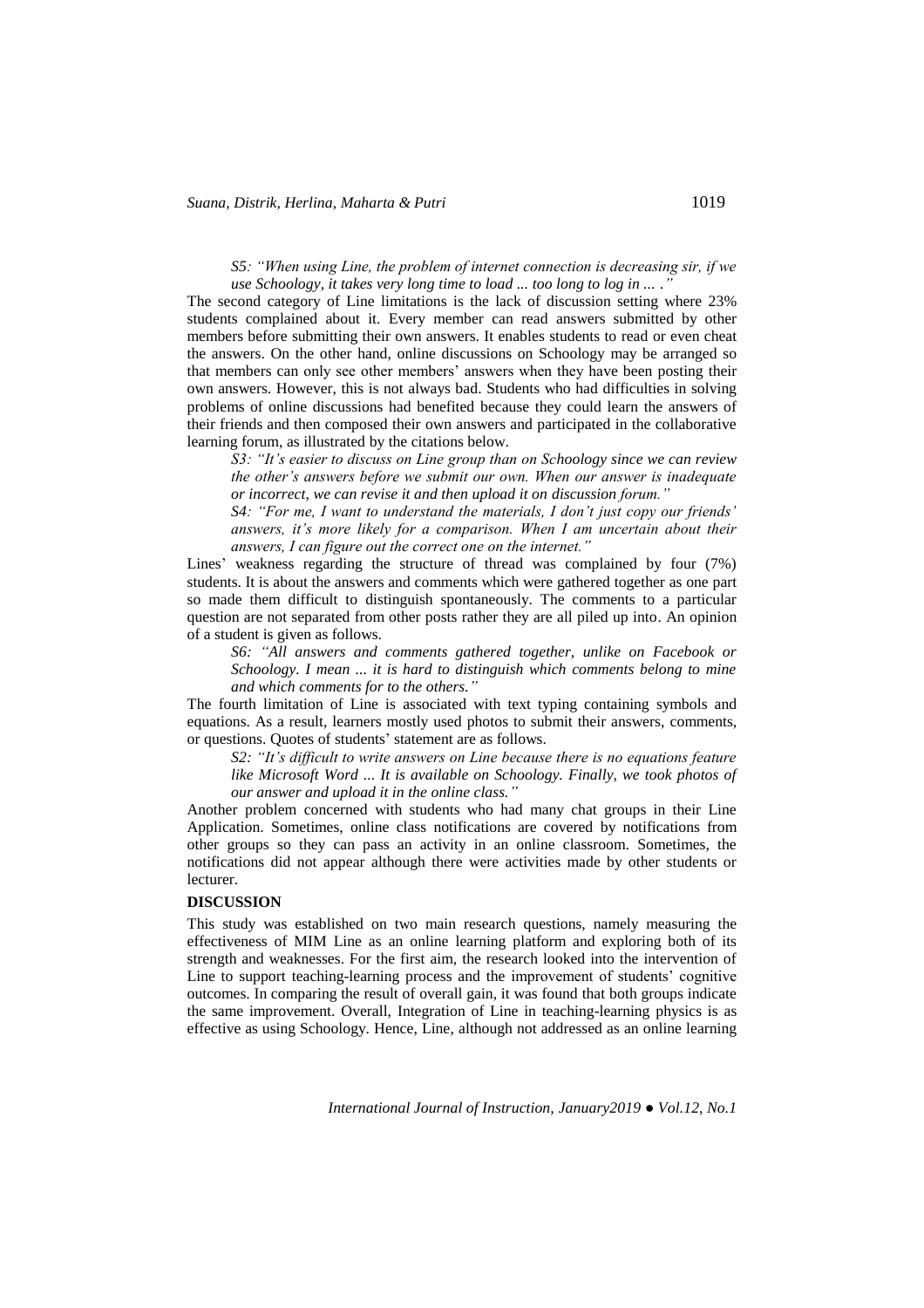place, is proved to have potential as an online platform in blended learning model as same as Schoology. This finding is in accordance with the past examinations about the potential of MIM applications as blended learning platforms. Kustijono and Zuhri (2018) have proved that it was effective to train students' critical thinking skills. The intervention of MIM could also improve students' learning achievement by increasing students' knowledge on the subject (So, 2016).

The present study confirms that blended learning using Line can foster students' engagement in collaborative discussion and motivate them to do the tasks. Although Line is not initially intended for online learning platforms, it has pedagogy aspects that can be used to share learning materials and information, discuss, and collect assignments. Concomitantly, the same potential of social media such as Facebook as a sustaining platform for teaching and learning process has been declared by several scholars in their papers (Al-Rahmi et al., 2015; Kurtz, 2014; Prescott et al., 2013; Sobaih et al., 2016; Wang et al., 2012). As a MIM, Line is not equipped with all features of standard LMS, for example, quiz, attendance, and grade book. However, compared to other MIMs, such as WhatsApp, besides having a chat wall, Line group also has another menu, namely *note*. This menu can be applied to arrange separate space of discussion for many topics. On WhatsApp, all of the online activities are done in one place, the chat wall.

On the other hand, this study highlighted a meaningful finding that Line gained better enhancement of analysis aspect of cognitive outcome than Schoology (see Table 3). The possible reasons might be the effect of the convenience, practicality, and ease of collaborative learning environment provided by the tool. In this way, their analysis skills can be fostered autonomous as they involve in collaborative learning. Ataie et al. (2015) revealed that students' responsiveness and critical thinking can be improved through collaborative learning. This is also confirmed by Naidoo and Kopung (2016). They found that the improvement of learners' performance because they were required to work actively and collaboratively in exhibition activity (Naidoo & Kopung, 2016). Furthermore, when students are inspired, motivated and actively engaged in learning process through different activities and tasks, they will learn effectively (Hussain et al., 2018).

Line offers several advantages to support the online collaborative learning. Based on the students' opinion, Line has three main strength, i.e. more accessible, more practical, and more convenience. Since the accessibility and practicality of Line, students with poor internet connection were very helpful in joining online learning. They could learn anywhere and anytime efficiently using their mobile phones. Notification from MIM Line can be detected quickly when there is a new post. It enables members faster to get into the online classroom and review the existing teaching materials and tasks and engage in collaborative online discussion. This is consistent with the statement of Tang and Hew (2017) that using MIM is more accessible anywhere and communication and interaction is also easier to do than the using LMS. With MIM through mobile phones, users become more easily communicate with their classmates and lecturers anytime and anywhere compared to computers or laptops. The effect is that students in experiment group were more active in terms of the post number. The availability of audio, text,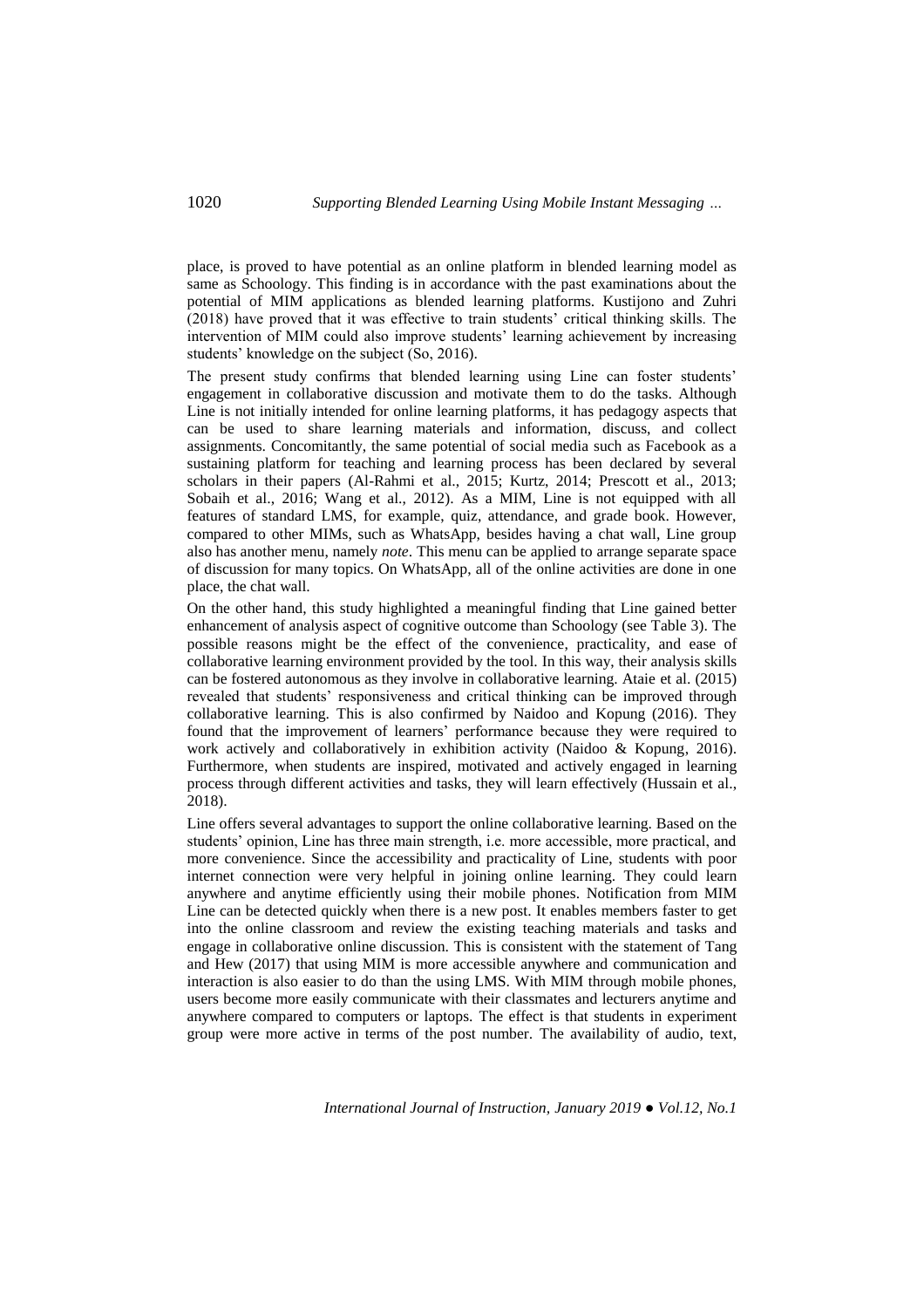image and video facilities integrated into one interface makes MIM a user-friendly application (Tang  $&$  Hew, 2017). In the previous research (Suana et al., 2017), The use of web-based LMS such as Schoology had a significant difficulty related to the students' slow internet connection.

Nevertheless, administering blended learning using Line also has some limitations. The weakness experienced by most students are internet connection problem. Fluctuating and error internet connection, running out of internet data plans, low phones' battery, and lack of internet facilities are obstacles faced by the students. These are typical internet problem in developing countries, such as Indonesia. Surprisingly, no complaint about the speed of internet connection even though a research revealed that bad internet connections are commonplace in Lampung (Suana, 2018). It can be said that the use of Line significantly decreases challenges regarding the internet connection than the use of LMS such as Schoology.

The second most problem complaining by the students is the Lines' lack of discussion setting. In online discussions, all members can read or even cheat their fellows' answers in submitting their own answers. The fact might cause some students to be less motivated in doing their tasks and choose to wait for their friends to answer. However, there was a positive side revealed in this study, students with lower ability to may be helpful in doing the task of online discussion. They can learn the answers of other students that have been uploaded then construct the answer itself. On the contrary, the discussion forum on Schoology may be arranged so that one can only see the others' answers after he/she has already collected their answers. This may also affect the ease of students in attending online learning which ultimately affects the general cognitive abilities improvement and the improvement of the analysis ability of the experiment group was better than the control class. As stated by Litchfield et al. (2007) that the usefulness and convenience of mobile technology are the main factors that affect student participation in online interaction.

Another weakness of Line stated by some students are thread structure problem (13%) and the problem of typing text (10%). All answers and comments accumulate into one on the discussion board so make it a little difficult to distinguish between them. This problem could be more severe if the number of members was too large. In this study, experiment groups' members were only 30 students. Unlike Schoology, the answers and comments are well structured. Another disadvantage is the lack of facility to type text containing symbols or mathematical equations. The similar result was stated by Naidoo & Kopung (2016) that the lack of mathematical symbols was one of the obstacles using MIM in learning mathematics. The use of LMS Schoology also does not mean allowing students to type texts containing equations easily because of the different nature of equation features on Schoology with standard word processors such as Microsoft Office Word (Suana et al., 2017). Besides, physics subject commonly require other representations such as pictures, illustrations, diagrams, and charts that cannot be formed on any LMSs or MIMs. In that case, taking photos is expected the most convenient option for students.

The last difficulty of using Line declared by one student is the interference of other chat groups' notifications. This happens usually for the who have many chat groups.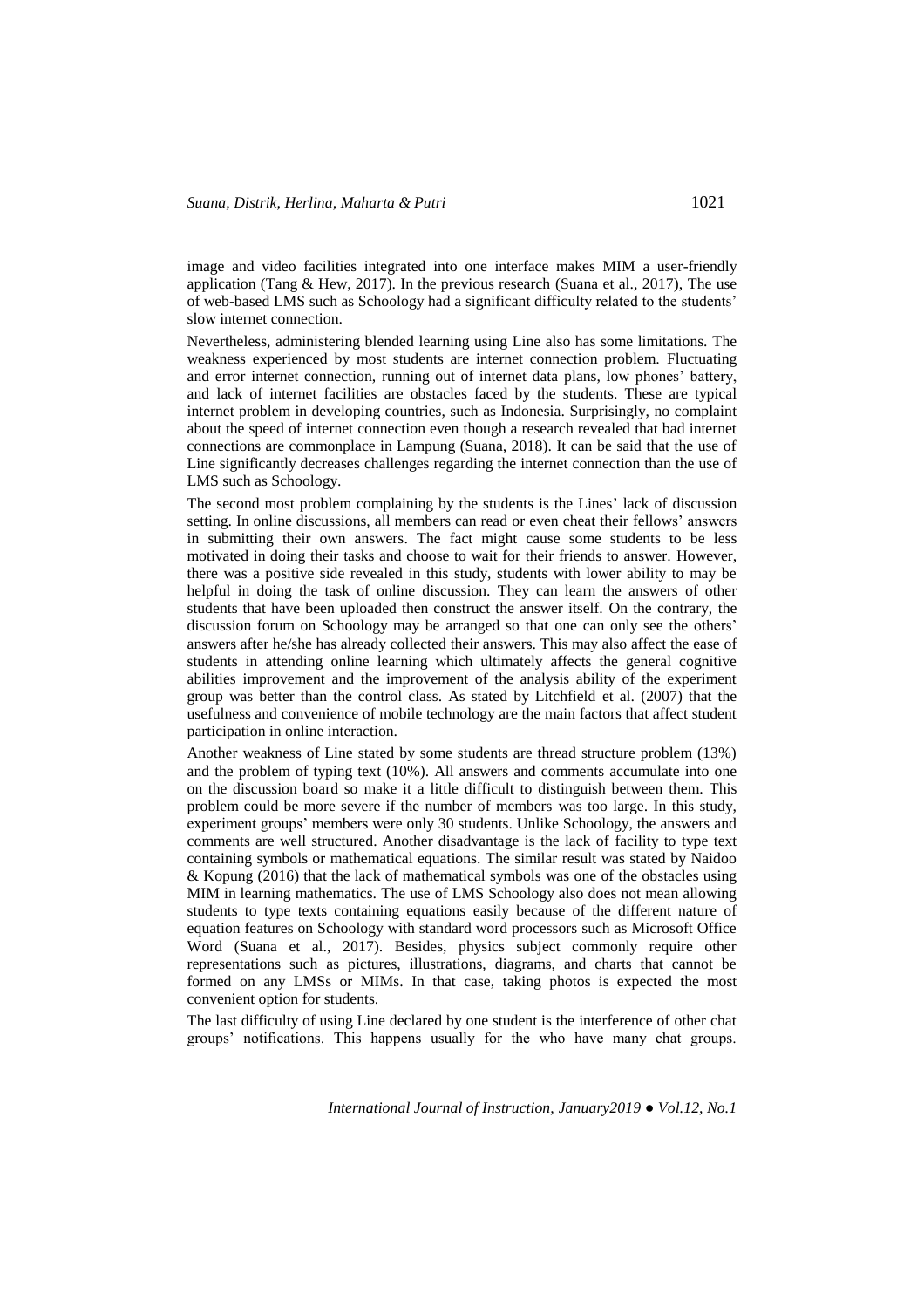Although Line has some limitations, it was not significant in comparison to the advantages provided by Line. Students still chose using Line rather than LMS for online discussion activity due to their poor internet connections and other internet problem. The Impact of Line's accessibility, the average number of posts per online discussion session made by experiment group was higher than control group. Unfortunately, no comparison could be made related to the time spent by the two groups since Line did not have users' time analysis like Schoology has. Time wasted and the effect of Line on the social presence need to be further investigated as the results of a study reveal that MIM can enhance the development of social presence in online interactions (Tang & Hew, 2017).

# **CONCLUSION**

The finding of this study indicates that MIM Line is effective to support online learning in a blended learning approach. The use of Line in static electricity topic improves students' cognitive abilities, as well as the use of LMS Schoology in the same learning approach. From the results analysis of four cognitive levels (remembering, understanding, applying, and analysis), both groups experience equal improvement, except for the analysis ability. Students in Line group gain better analysis skills compared to them in Schoology group. This finding may occur due to the accessible and convenient features for collaborative learning provided by Line. Line application is faster to open by using mobile phones and easier to upload and download photos and videos, especially by those who have poor internet connections. Moreover, from students' perception, Line is also more practical to use for online discussion than webbased LMS. However, Line has limitations, such as the limited features for online learning, accumulation of answers and comments, and difficulty of writing equations and symbols. In that case, Schoology is superior to Line.

Based on the findings, applying MIM Line is more recommended in sustaining blended learning system than implementing standard LMS, especially in teaching of higher order thinking skills or in the area with bad internet connection. However, this recent study is limited by the number of samples and the length of periods of implementation. The impact of time spent and social presence were also not examined on student learning outcomes. Besides, the rapid changes that generally occur in mobile applications including Line may also affect its characteristics to the appropriateness of learning goals, as stated by Calvo, Arbiol, and Iglesias (2014). Thus, Further research is needed to gain a broader picture of the advantages and disadvantages of Line in physics or other subjects.

# **ACKNOWLEDGEMENTS**

The authors acknowledge the valuable support from Asst. Prof. Dr. Chandra Ertikanto, M.Ed. and Asst. Prof. Dr. Undang Rosidin, M.Ed. as the experts in validating the instruments and learning devices. Furthermore, the volunteer participation of Winda Wijayanti and Ignatius Alexandro in collecting and analyzing the data of experts judgement are also highly appreciated.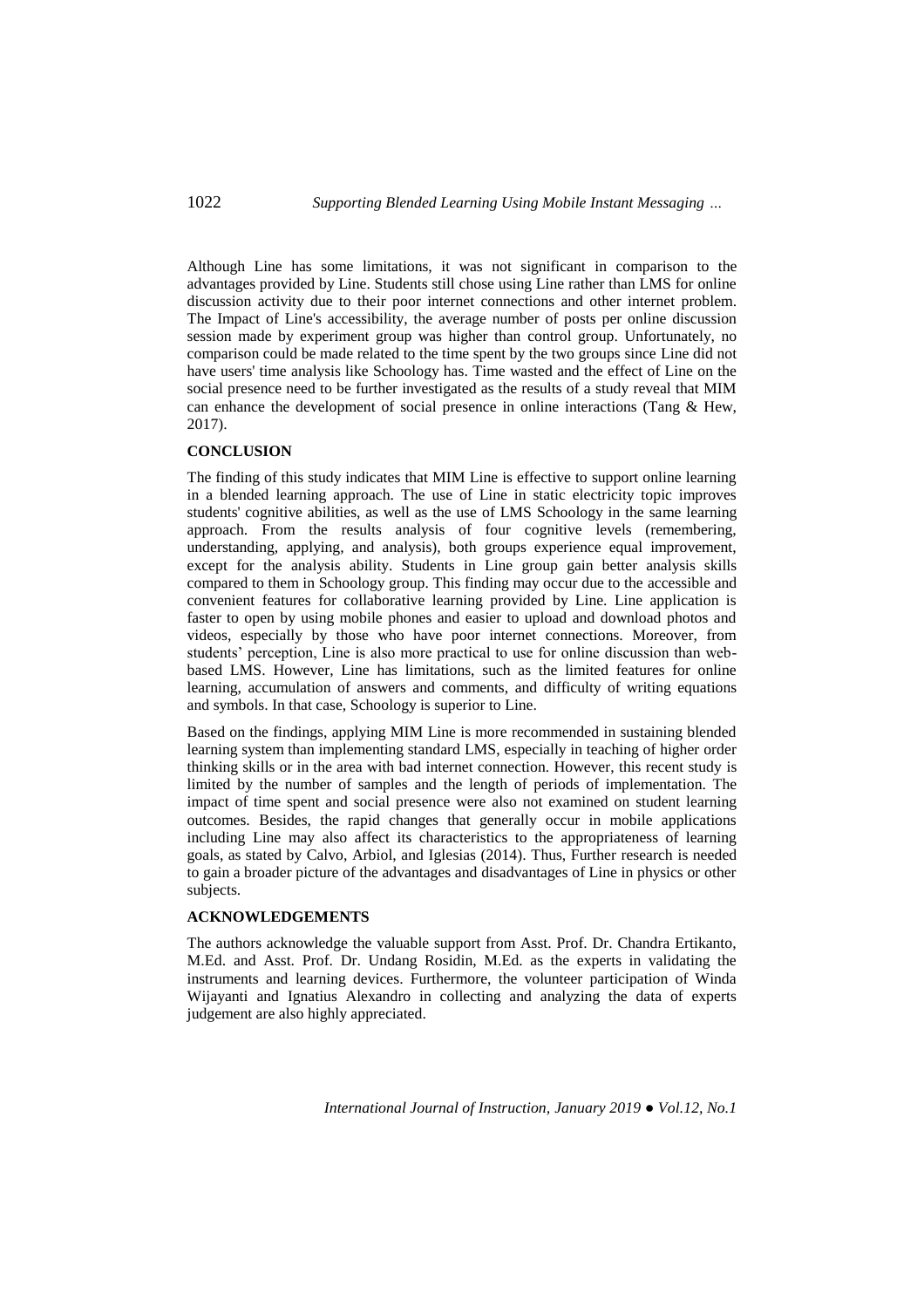#### **REFERENCES**

Amry, A. B. (2014). The impact of WhatsApp mobile social learning on the achievement and attitudes of female students compared with face to face learning in the classroom. *European Scientific Journal, ESJ*, *10*(22), 116-136.

Abdelraheem, A. Y., & Ahmed, A. M. (2018). The impact of using Mobile Social Network Applications on Students' Social-Life. *International Journal of Instruction*, *11*(2), 1-14.

Alabdulkareem, S. A. (2015). Exploring the use and the impacts of social media on teaching and learning science in Saudi. *Procedia-Social and Behavioral Sciences*, *182*, 213-224.

Al-Rahmi, W. M., Othman, M. S., Yusof, L. M., & Musa, M. A. (2015). Using social media as a tool for improving academic performance through collaborative learning in Malaysian higher education. *Review of European Studies*, *7*(3), 265-273.

Ataie, F., Shah, A., & Nazir, M. N. M. (2015). Collaborative learning, using Facebook's page and groups. *International Journal of Computer System*, *2*(2), 47-52.

Bansal, T., & Joshi, D. (2014). A study of students' experiences of mobile learning. *Global Journal of Human-Social Science*, *14*(4).

Barhoumi, C. (2015). The effectiveness of WhatsApp mobile learning activities guided by activity theory on students' knowledge management. *Contemporary Educational Technology*, *6*(3), 221–238.

Bouhnik, D., & Deshen, M. (2014). WhatsApp goes to school: mobile instant messaging between teachers and students. *Journal of Information Technology Education: Research*, *13*, 217–231.

Calvo, R., Arbiol, A., & Iglesias, A. (2014). Are all chats suitable for learning purposes? A study of the required characteristics. *Procedia Computer Science*, *27*, 251-260.

Chipunza, P. R. C. (2013). Using mobile devices to leverage student access to collaboratively- generated resources: A case of WhatsApp instant messaging at a South African University. *International Conference on Advanced Information and Communication Technology for Education* (ICAICTE 2013).

Crescente, M. L., & Lee, D. (2011). Critical issues of m-learning: design models, adoption processes, and future trends. *Journal of the Chinese Institute of Industrial Engineers*, *28*(2), 111-123.

Hussain, I., Cakir, O., & Candeğer, Ü. (2018). Social media as a learning technology for university students. *International Journal of Instruction*, *11*(2), 281-296.

Kurtz, G. (2014). Integrating a facebook group and a course website: the effect on participation and perceptions on learning. *The American Journal of Distance Education*, *28*(4), 253.

Kustijono, R., & Zuhri, F. (2018). The use of Facebook and WhatsApp application in learning process of physics to train students' critical thinking skills. In *IOP Conference*